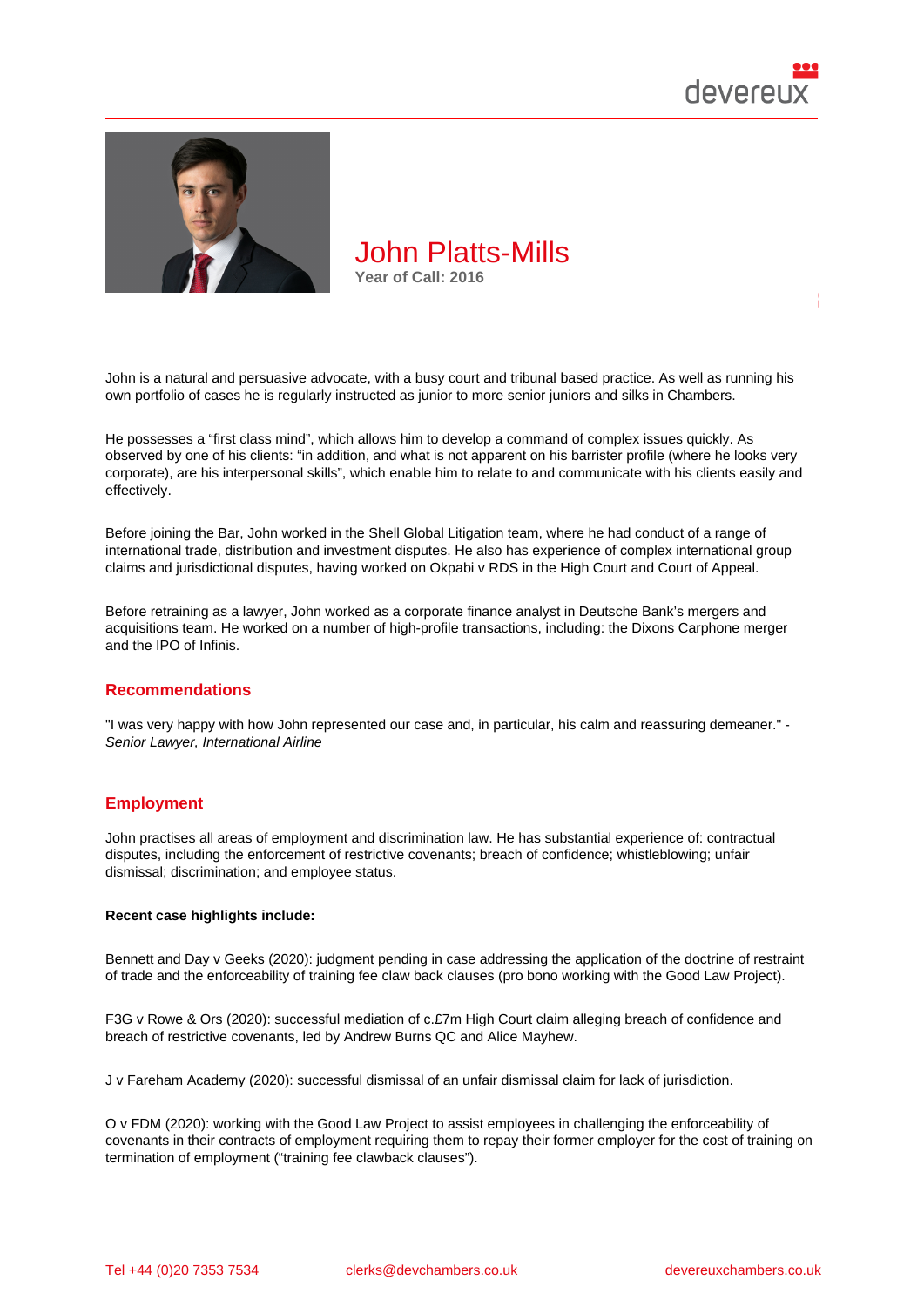I v Connect (2019): successfully represented the Claimant in a three-day discrimination claim.

J v Countrywide (2019): represented the Respondent in a two-day Preliminary Hearing, addressing: amendment, limitation and strike out, in the context of a complex constructive dismissal and discrimination claim.

M v Essex Rehabilitation Company (2019): represented the Respondent in a five-day final hearing of a discrimination claim.

John has experience of working with senior members of Chambers conducting internal investigations and is looking to develop this area of his practice. John also has experience of industrial relations disputes having provided research support to Andrew Burns QC in a number of EAT Appeals concerning: restrictions on contractual changes in relation to collective bargaining (the s.145B issue) (Kostal v Dunkley [2018] ICR 768) and compensatory rest breaks for transport workers (Crawford v Network Rail [2018] IRLR 714).

## Personal Injury

John has already developed a busy Fast Track and Multi-Track practice. He has particular expertise, and interest, in cases involving vulnerable road users, including: motorcyclists, cyclists and pedestrians.

Recent highlights include:

Successful settlement of Fatal Accident claim in excess of £200,000 (2021).

Successful settlement of multi-tack case on behalf of a child struck by a motorist whilst crossing a zebra crossing (2021)

Successful settlement of multi-track case in which the client had suffered a serious back injury (2021)

Successful trial on behalf of a motorcyclist struck by a motorist emerging from a side road (2021)

Successful trial on behalf of a cyclist struck by a motorist (2021)

Successful settlement of multi-track chronic pain case (2021).

Successful settlement of multi-track chronic pain case involving multiple defendants and disputed liability in negligence and under the OLA (2021).

Successful mediation of a catastrophic RTA claim led by Stephen Killalea QC (2020).

Successful settlement of a Fatal Accident claim in excess of £300,000 (2020).

Successful settlement of catastrophic brain injury case led by Stephen Killalea QC (2020).

Successful settlement of a Fatal Accident claim in excess of £200,000 (2020).

Successful settlement of a complex employer's liability claim led by Robert Weir QC (2020).

Wing (Inquest 2020): instructed by Irwin Mitchell London to represent the family in a two-day inquest into failures to properly treat the deceased who had suffered from an aortic dissection.

M v East Sussex (2019): secured £12,964 in damages (beating our Part 36 Offer) for a cyclist who had hit a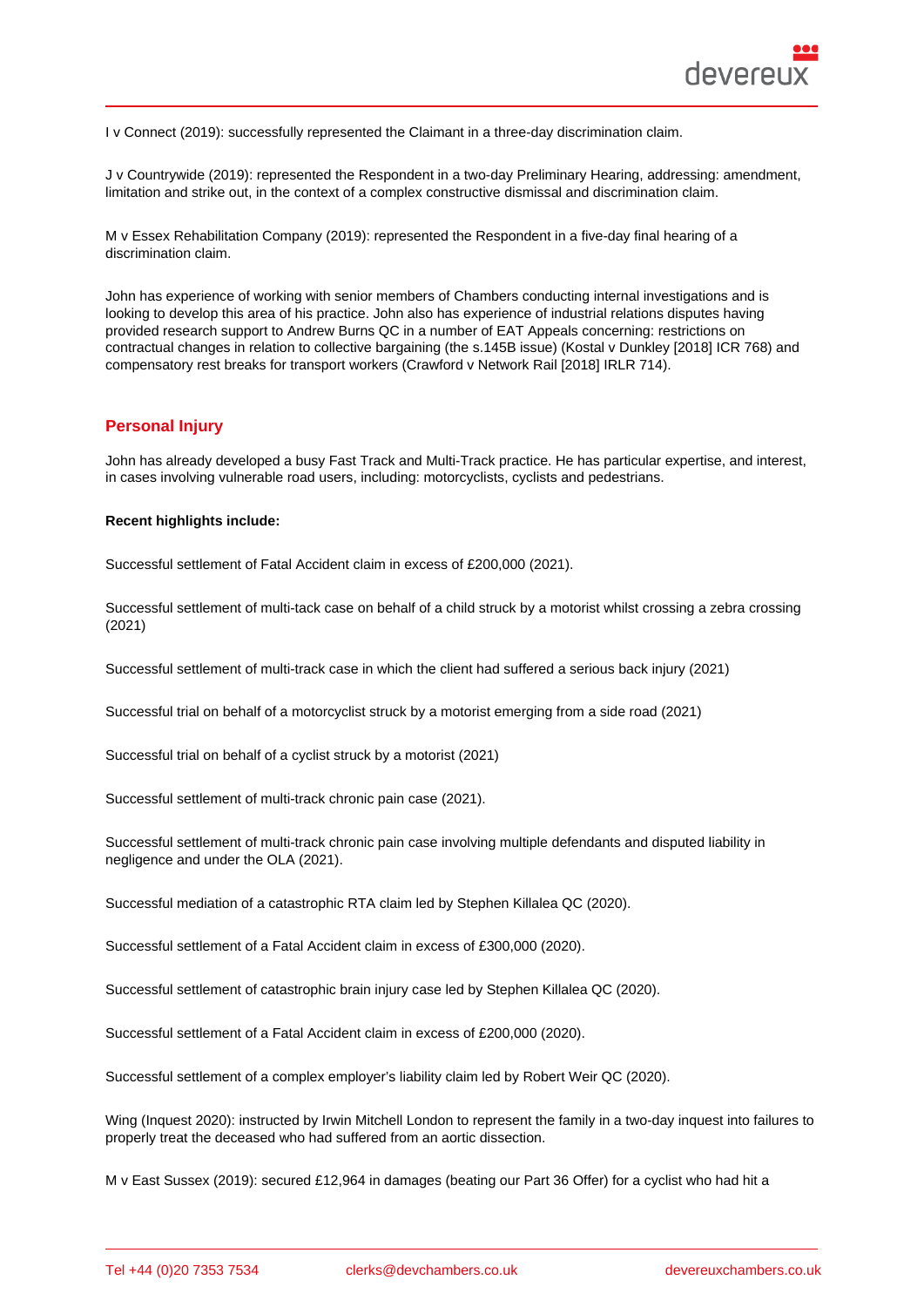pothole.

Schofield (Inquest 2019): represented the family in a two-day inquest into the deceased's accident at work.

Brook v Wallis: secured 100% liability and £19,625 in damages (beating our Part 36 Offer) for a motorcyclist involved in an RTA whilst filtering on a motorway.

At an appellate level, John has provided research support for Robert Weir QC in Dryden & Ors v Johnson Matthey [2018] UKSC 18. He also shadowed Robert Weir QC, again appearing in the Supreme Court, in X v Kuoni.

# Tax

John is currently instructed as junior in a number of anti-avoidance cases, encompassing the notice provisions (FNs, APNs and PPNs) contained in the Finance Act 2014. He has also been instructed on behalf of the taxpayer in an IR35 matter.

John has also been instructed on a number of matters concerning domicile and residency from an advisory perspective, he has a particular interest in developing his practice in this area.

As a pupil John gained substantial experience in tax litigation as well as a range of advisory matters from a taxpayer perspective, including: inheritance tax and liability for failure to comply with follower notices (Benton v HMRC). He also appeared in the Masters' Corridor of the Royal Courts of Justice in applying to rectify a deed of variation.

John welcomes instructions from both taxpayers and the revenue.

### Insurance & Reinsurance

John is regularly instructed on a range of Insurance and Reinsurance disputes. He is currently assisting Colin Edelman QC and Andrew Burns QC draft the Third Edition of the Law of Reinsurance.

Recent highlights include:

Instructed on a series of advisory briefs, led by Richard Harrison, in relation to issues arising from the Covid-19 pandemic and business interruption (2021)

Junior to Richard Harrison in relation to a coverage dispute under a product liability policy following the sale of allegedly defective adhesive (2021)

Junior to Richard Harrison advising in relation to the scope of a professional liability policy issued to a financial institution, concerning proper construction of insuring clause (2021)

Junior to Richard Harrison advising on coverage and notification issues in relation to a professional liability policy issued to a private medical practice (2021)

Being led by Richard Harrison in a complex High Court product liability dispute (2021)

External advisor to the FCA team in the Business Interruption test case litigation (2020)

Junior to Andrew Burns QC in relation to an aggregation clause dispute (2020)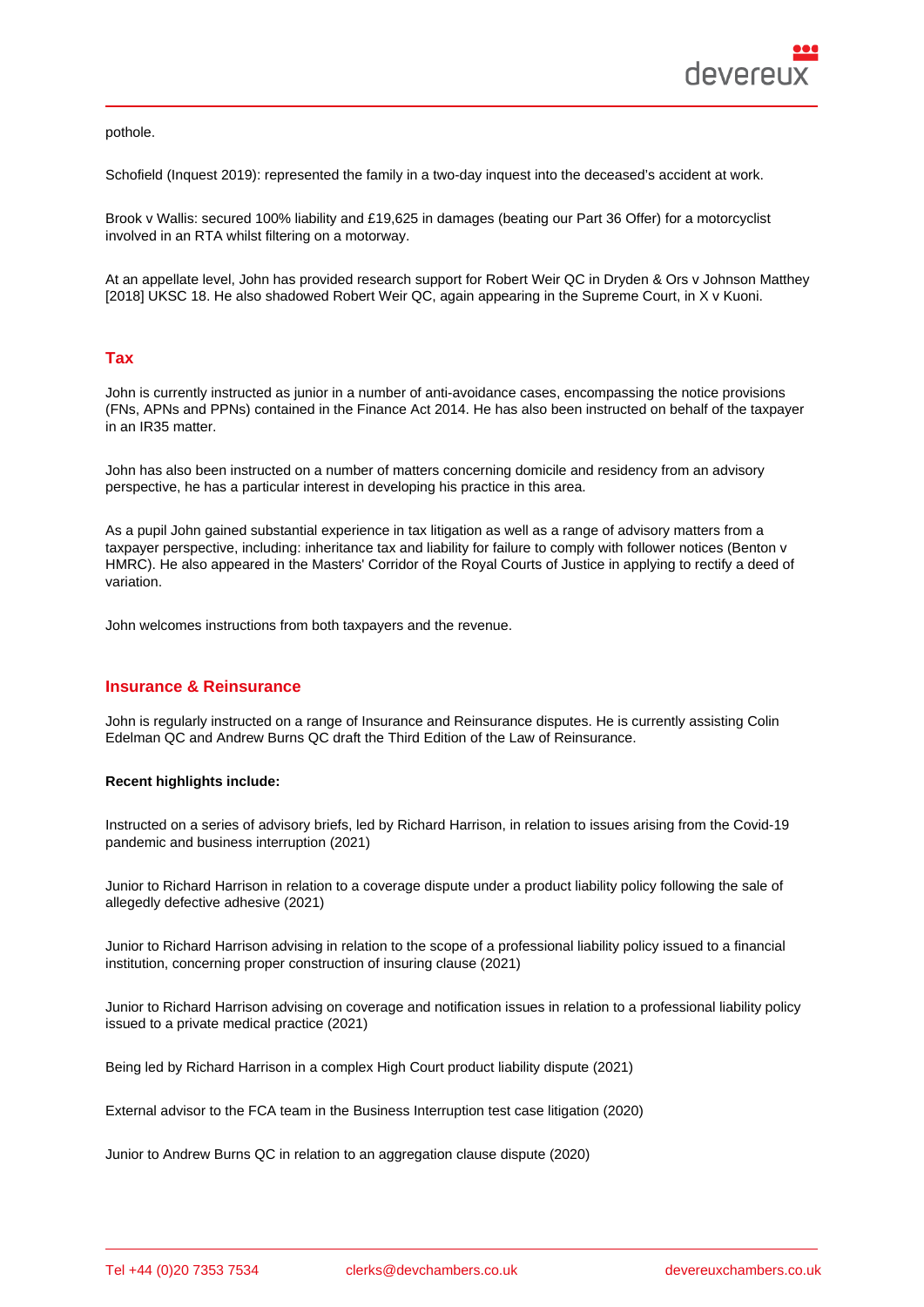Assisting Colin Edelman QC and Richard Harrison, albeit at a late stage, in the preparation for the Supreme Court hearing in R & S Pilling t/a Phoenix Engineering Limited v UK Insurance Limited [2019] UKSC 16.

Successfully claiming against an insurer, in circumstances where the insured taxi driver, who had not been negligent but whose passenger had negligently opened the door of the taxi and knocked a passing cyclist off of his bike.

Junior to Richard Harrison in an arbitration under the 1996 Act, concerning an insured's attempt to recover on a policy of legal expenses coverage.

Assisting Andrew Burns QC in Allianz Insurance Plc v Tonicstar Ltd [2018] 1 Lloyd's Rep 38 – construction of agreement in relation to necessary qualifications of arbitrator.

Assisting Richard Harrison in Catlin Syndicate Ltd v Weyerhaeuser Co [2018] EWHC 3609 (Comm) anti-suit injunctions, incorporation of an arbitration clause and construction of an excess layer insurance policy.

## Commercial Litigation and Disputes

Building on his experience as a member of the Shell Global Litigation team, John has experience of litigation in both the courts and arbitration. He regularly accepts instructions in respect of a wide range of contractual disputes.

Recent highlights include:

Currently being led by Richard Harrison in a complex High Court product liability dispute.

Assisting Andrew Burns QC in drafting an advice in relation to an aggregation clause.

Currently being led by Alice Mayhew in a High Court dispute concerning breach of restrictive covenants and breach of confidence.

Assisting Colin Edelman QC and Richard Harrison, albeit at a late stage, in the preparation for the Supreme Court hearing in R & S Pilling t/a Phoenix Engineering Limited v UK Insurance Limited [2019] UKSC 16.

Successfully establishing the validity of a settlement agreement in a two-day trial of a preliminary issue.

Advising a client alongside Andrew Burns QC as to the prospect of pursuing the executor of a deceased defendant.

### Clinical Negligence

John accepts instruction across the full range of medical disciplines. John is currently instructed to represent the family in an inquest into the death of a patient who suffered an aortic dissection.

### Academic

BPP University London, Bar Professional Training Course (Outstanding)

City University London, Graduate Diploma in Law (Distinction)

University of Oxford, St Cross College, MSc Latin American Studies